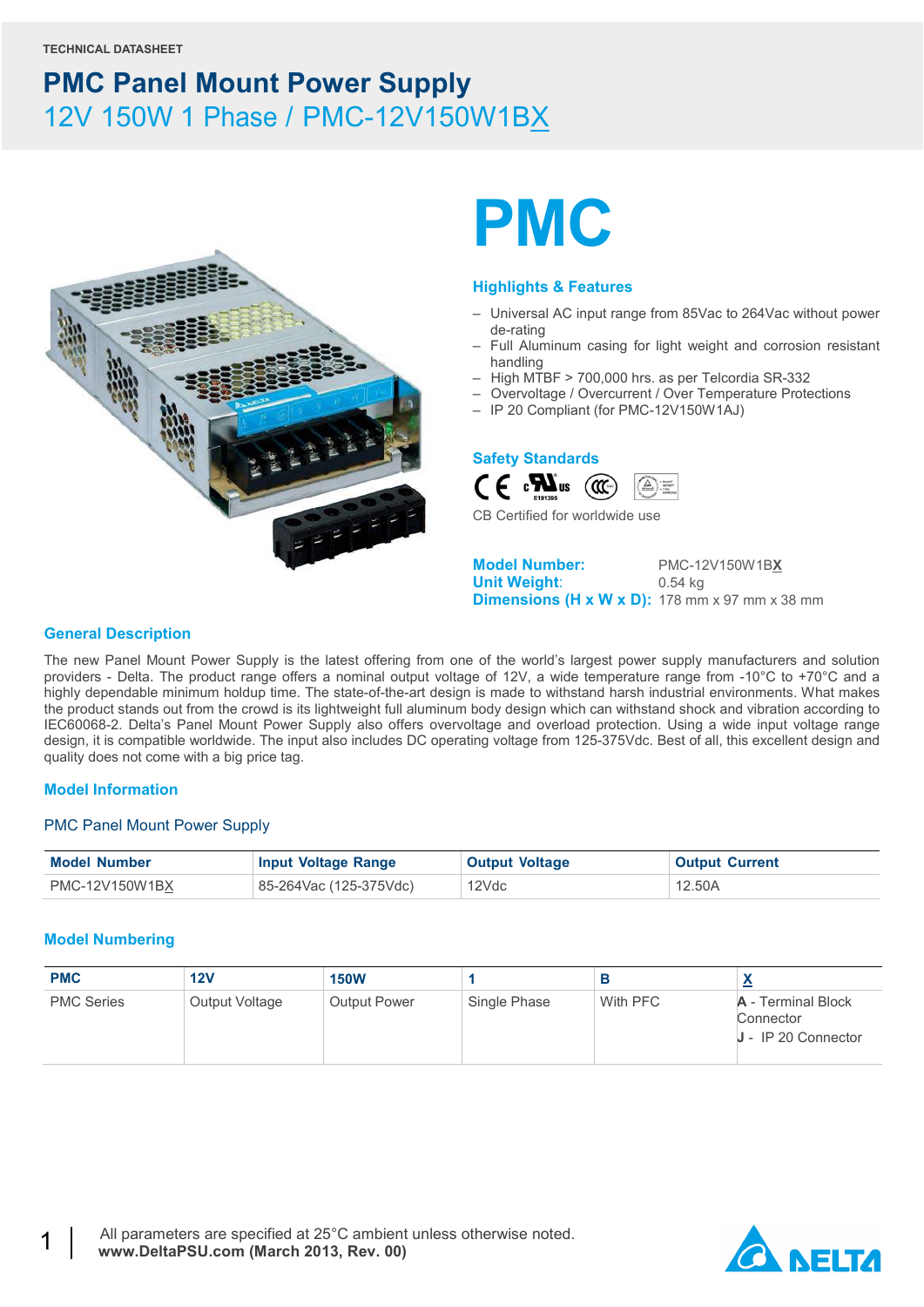#### **Specifications**

#### Input Ratings / Characteristics

| Nominal Input Voltage    | 100-240Vac                           |
|--------------------------|--------------------------------------|
| Input Voltage Range      | 85-264Vac                            |
| Nominal Input Frequency  | 50-60Hz                              |
| Input Frequency Range    | 47-63Hz                              |
| Nominal DC Input Voltage | 125-250Vdc                           |
| DC Input Voltage Range   | 125-375Vdc                           |
| Input Current            | < 1.7A @ 115Vac, < 1.0A @ 230Vac     |
| Efficiency at 100% Load  | $> 87\%$ @ 115Vac, $> 88\%$ @ 230Vac |
| Max Inrush Current       | $<$ 60A @ 115Vac, $<$ 120A @ 230Vac  |
| Power Factor             | PF > 0.99 @ 115Vac, > 0.90 @ 230Vac  |
| Leakage Current          | $<$ 1mA @ 240Vac                     |
|                          |                                      |

### Output Ratings / Characteristics

| Nominal Output Voltage                                | 12Vdc                                                     |
|-------------------------------------------------------|-----------------------------------------------------------|
| Output Voltage Tolerance                              | $\pm$ 2% (initial set point tolerance from factory)       |
| Output Voltage Adjustment Range                       | $11-14$ Vdc                                               |
| <b>Output Current</b>                                 | 12.50A                                                    |
| Output Power                                          | 150W                                                      |
| Line Regulation                                       | $0.5\%$ typ. (@ 85-264Vac input, 100% load)               |
| Load Regulation                                       | $<$ 1% typ. (@ 85-264Vac input, 0-100% load)              |
| PARD (20MHz)                                          | $< 100$ m $Vpp$                                           |
| Rise Time                                             | $\leq$ 30ms @ nominal input (100% load)                   |
| Start-up Time                                         | $\leq$ 2000ms $\textcircled{a}$ nominal input (100% load) |
| Hold-up Time                                          | $>$ 30 ms @ 115 Vac & 230 Vac (100% load)                 |
| Dynamic Response (Overshoot & Undershoot O/P Voltage) | $± 5\%$ @ 0-100% load                                     |
| Start-up with Capacitive Loads                        | 8,000µF Max                                               |
|                                                       |                                                           |

#### **Mechanical**

| Case Cover                   | Aluminium                                      |
|------------------------------|------------------------------------------------|
| Dimensions (L x W x D)       | 178 mm x 97 mm x 38 mm                         |
| Unit Weight                  | 0.54 kg                                        |
| Indicator                    | Green LED (DC OK)                              |
| Cooling System               | Convection                                     |
| Terminal<br>Input and Output | PMC-12V150W1BA: M3.5 x 7 Pins (Rated 300V/15A) |
|                              | PMC-12V150W1BJ: M3.5 x 7 Pins (Rated 300V/20A) |
| Wire                         | PMC-12V150W1BA: AWG 18-14                      |
|                              | PMC-12V150W1BJ: AWG 18-12                      |
| <b>Noise</b>                 | Sound Pressure Level (SPL) <40dBA              |

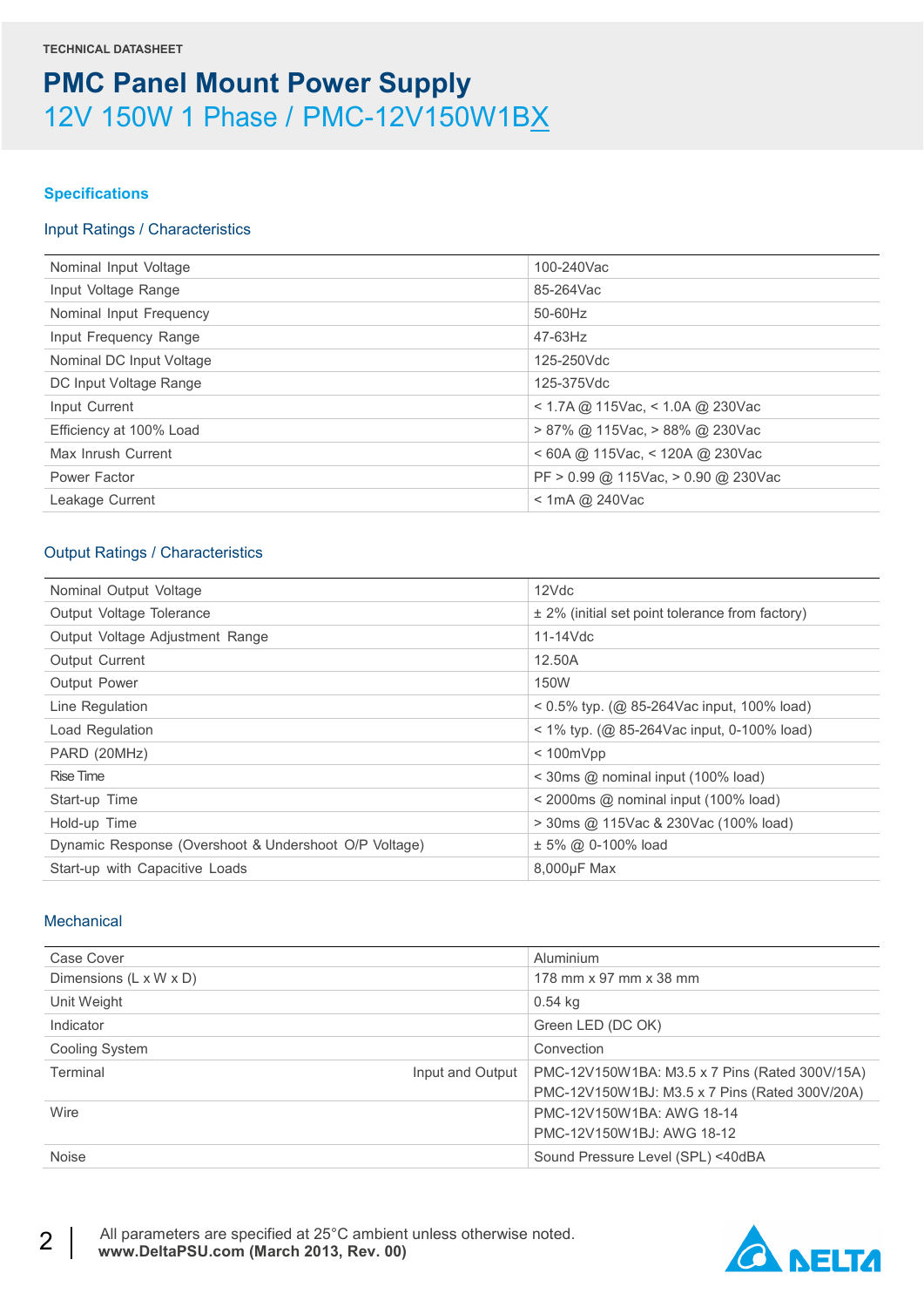#### Environment

| Surrounding Air Temperature | Operating | $-10^{\circ}$ C to $+70^{\circ}$ C                                                                          |
|-----------------------------|-----------|-------------------------------------------------------------------------------------------------------------|
|                             | Storage   | $-25^{\circ}$ C to $+85^{\circ}$ C                                                                          |
| Power De-rating             |           | > 50°C de-rate power by 2.5% / °C                                                                           |
| <b>Operating Humidity</b>   |           | $<$ 95% RH                                                                                                  |
| <b>Operating Altitude</b>   |           | 3.000 Meters                                                                                                |
| Shock Test (Non-Operating)  |           | IEC60068-2-27, 30G (300m/S <sup>2</sup> ) for a duration of 18ms<br>1 times per direction, 6 times in total |
| Vibration (Non-Operating)   |           | IEC60068-2-6, 10Hz to 500Hz @ 30m/S <sup>2</sup> (3G peak);<br>60 min per axis for all X, Y, Z direction    |
| <b>Pollution Degree</b>     |           | 2                                                                                                           |

#### **Protections**

| Overvoltage                     | 16V +10%/-5%, SELV output, Hicc-up Mode,<br>Non-Latching (Auto recovery). |
|---------------------------------|---------------------------------------------------------------------------|
| Overload / Overcurrent          | > 115% of rated load current, Hicc-up Mode,                               |
|                                 | Non-Latching (Auto recovery).                                             |
| Over Temperature                | < 75°C Ambient Temp@ 100% load,                                           |
|                                 | Non-Latching (Auto-recovery).                                             |
| <b>Short Circuit</b>            | Hicc-up Mode, Non-Latching                                                |
|                                 | (Auto-recovery when the fault is removed).                                |
| <b>Protection Against Shock</b> | Class I with PE* connection                                               |

\*PE: Primary Earth

#### Reliability Data

| MTBF                   | $>$ 700,000 hrs, as per per Telcordia SR-332 |
|------------------------|----------------------------------------------|
| Expected Cap Life Time | 10 years (115Vac & 230Vac, 50% load @ 40°C)  |

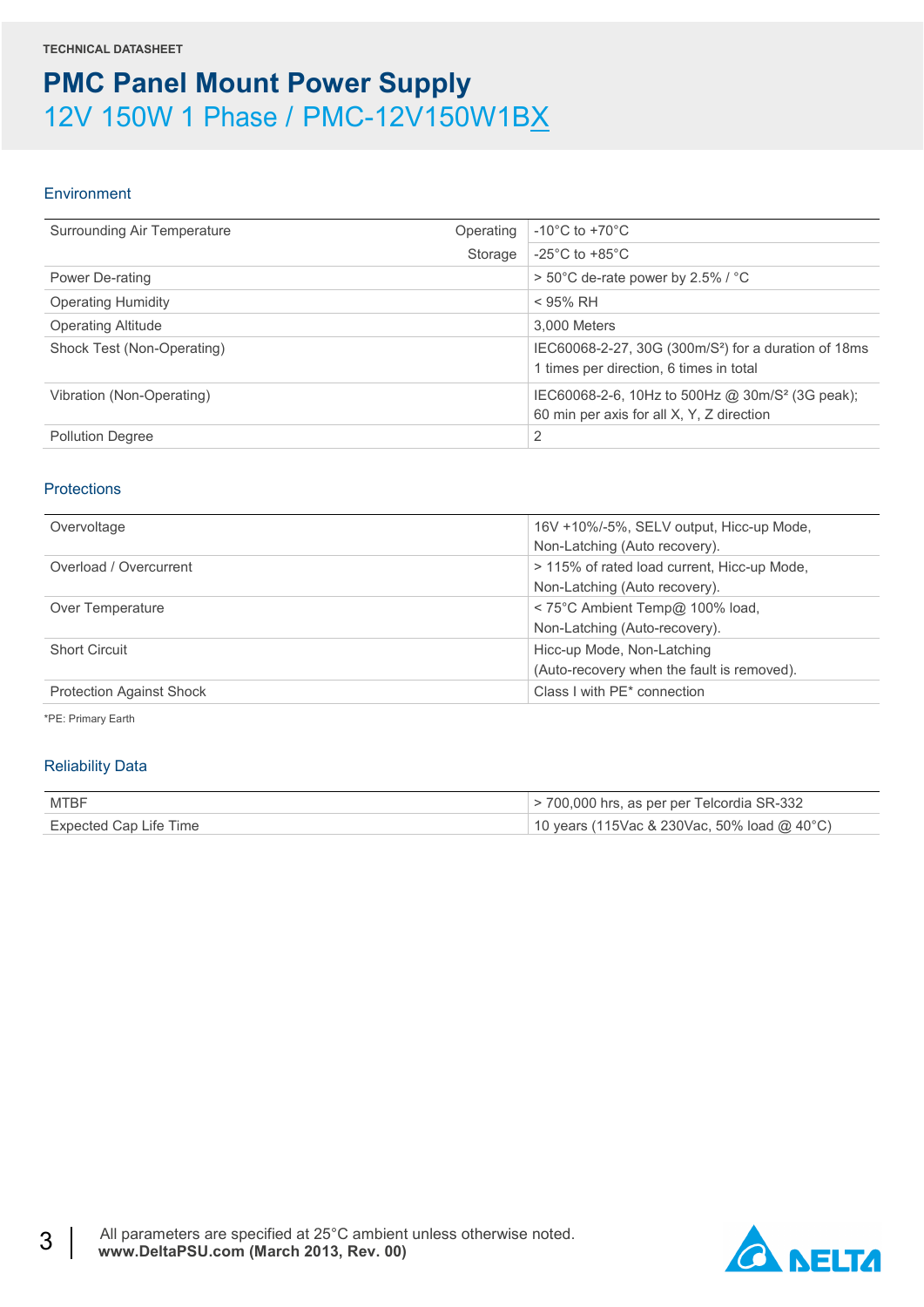#### Safety Standards / Directives

| <b>Electrical Safety</b> |                  | TUV Bauart to EN60950-1, UL/cUL recognized to<br>UL60950-1 and CSA C22.2 No. 60950-1, CB scheme to<br>IEC60950-1, CCC to GB4943 |
|--------------------------|------------------|---------------------------------------------------------------------------------------------------------------------------------|
| <b>CE</b>                |                  | In conformance with EMC Directive 2004/108/EC and<br>Low Voltage Directive 2006/95/EC                                           |
| Material and Parts       |                  | RoHS Directive 2011/65/EU Compliant                                                                                             |
| Galvanic Isolation       | Input to Output  | 3.0 KVac                                                                                                                        |
|                          | Input to Ground  | 1.5 KVac                                                                                                                        |
|                          | Output to Ground | 500 Vac                                                                                                                         |

#### EMC

| CISPR22, EN55022, FCC Title 47: Class B, GB9254<br>EMC / Emissions<br>Immunity to<br>Level 4 Criteria $A^{1}$<br>IEC61000-4-2<br>Electrostatic Discharge<br>Air Discharge: 15kV<br>Contact Discharge: 8kV<br>Level 3 Criteria $A^{1}$<br>IEC61000-4-3<br><b>Radiated Field</b><br>80MHz-1GHz, 10V/M with 1kHz tone / 80% modulation<br>Level 3 Criteria $A^{1}$<br>IEC61000-4-4<br>Electrical Fast Transient / Burst<br>2kV<br>Level 3 Criteria $A^{1}$<br>IEC61000-4-5<br>Surge<br>Common Mode <sup>2)</sup> : 2kV<br>Differential Mode <sup>3</sup> : 1kV<br>Level 3 Criteria $A^{1}$<br>IEC61000-4-6<br>Conducted<br>150kHz-80MHz, 10Vrms<br>Criteria $A^{1}$<br>IEC61000-4-8<br>Power Frequency Magnetic Fields<br>10A/Meter<br>IEC61000-4-11<br>100% dip; 1 cycle (20ms); Self Recoverable<br><b>Voltage Dips</b><br>Level 3 Criteria $A^{1}$<br>IEC61000-4-12<br>Low Energy Pulse Test (Ring Wave)<br>Common Mode <sup>2)</sup> : 2kV<br>Differential Mode <sup>3</sup> : 1kV |  |  |
|-------------------------------------------------------------------------------------------------------------------------------------------------------------------------------------------------------------------------------------------------------------------------------------------------------------------------------------------------------------------------------------------------------------------------------------------------------------------------------------------------------------------------------------------------------------------------------------------------------------------------------------------------------------------------------------------------------------------------------------------------------------------------------------------------------------------------------------------------------------------------------------------------------------------------------------------------------------------------------------|--|--|
|                                                                                                                                                                                                                                                                                                                                                                                                                                                                                                                                                                                                                                                                                                                                                                                                                                                                                                                                                                                     |  |  |
|                                                                                                                                                                                                                                                                                                                                                                                                                                                                                                                                                                                                                                                                                                                                                                                                                                                                                                                                                                                     |  |  |
|                                                                                                                                                                                                                                                                                                                                                                                                                                                                                                                                                                                                                                                                                                                                                                                                                                                                                                                                                                                     |  |  |
|                                                                                                                                                                                                                                                                                                                                                                                                                                                                                                                                                                                                                                                                                                                                                                                                                                                                                                                                                                                     |  |  |
|                                                                                                                                                                                                                                                                                                                                                                                                                                                                                                                                                                                                                                                                                                                                                                                                                                                                                                                                                                                     |  |  |
|                                                                                                                                                                                                                                                                                                                                                                                                                                                                                                                                                                                                                                                                                                                                                                                                                                                                                                                                                                                     |  |  |
|                                                                                                                                                                                                                                                                                                                                                                                                                                                                                                                                                                                                                                                                                                                                                                                                                                                                                                                                                                                     |  |  |
|                                                                                                                                                                                                                                                                                                                                                                                                                                                                                                                                                                                                                                                                                                                                                                                                                                                                                                                                                                                     |  |  |
|                                                                                                                                                                                                                                                                                                                                                                                                                                                                                                                                                                                                                                                                                                                                                                                                                                                                                                                                                                                     |  |  |
|                                                                                                                                                                                                                                                                                                                                                                                                                                                                                                                                                                                                                                                                                                                                                                                                                                                                                                                                                                                     |  |  |

1) Criteria A: Normal performance within the specification limits

2) Asymmetrical: Common mode (Line to earth) 3) Symmetrical: Differential mode (Line to line)

**A NELTA**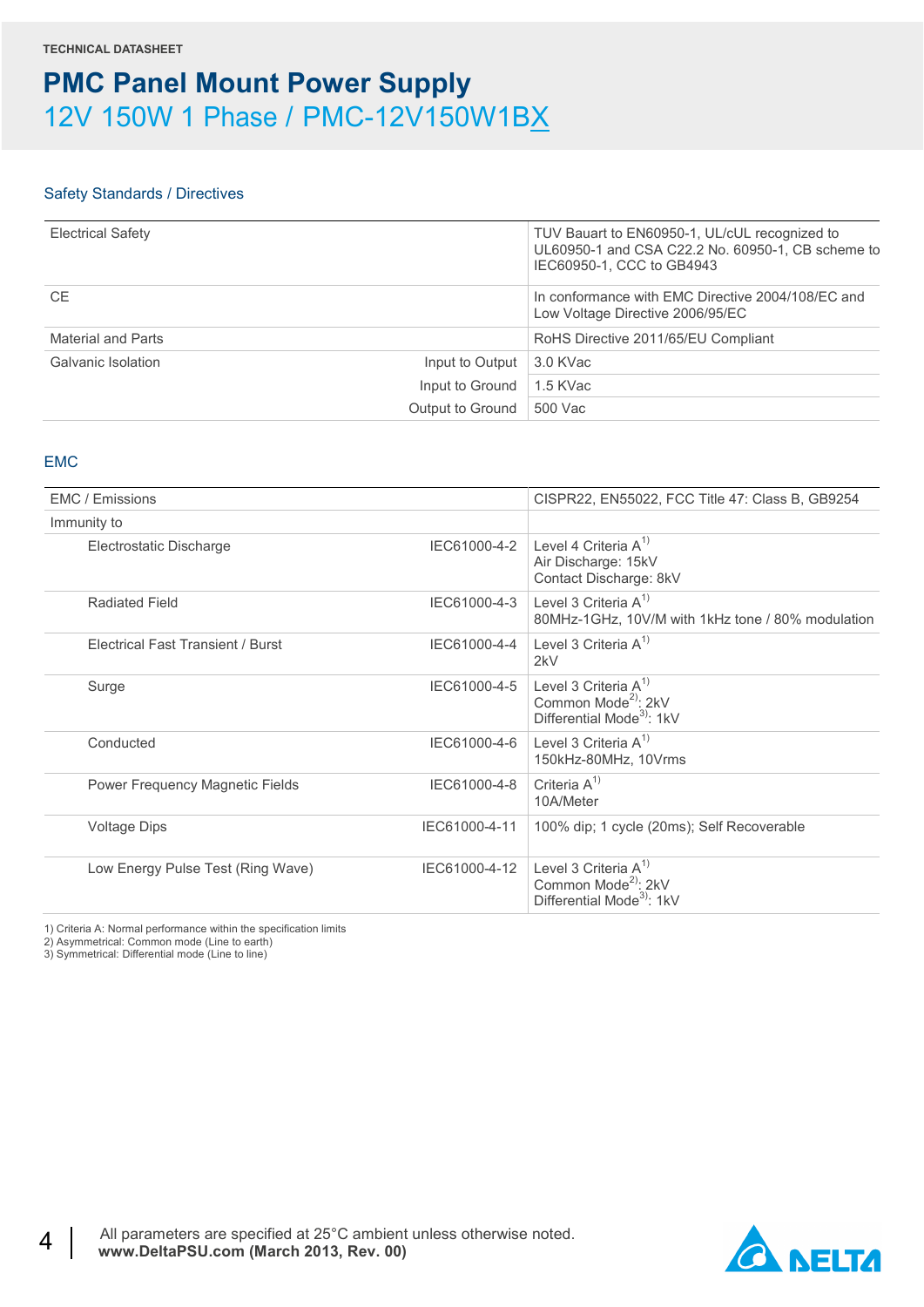#### **Block Diagram**



- 1) Input & Output terminal block connector
- 2) DC Voltage adjustment potentiometer<br>3) DC OK control LED (Green)
- DC OK control LED (Green)

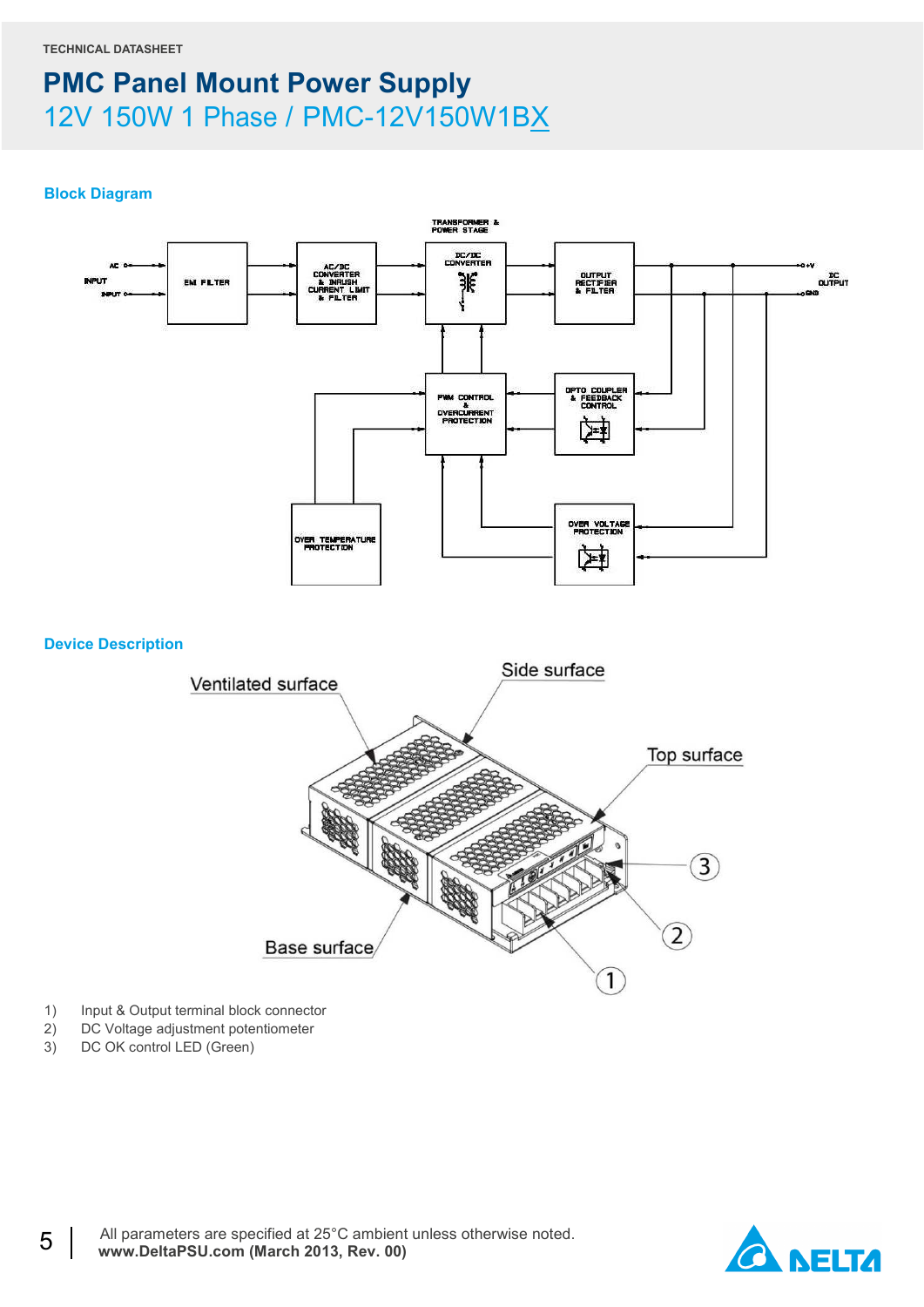#### **Dimensions**

**L x W x D:** 178 x 97 x 38 mm



#### **Engineering Data**

#### De-rating VS surrounding air temperature



**Fig. 1 De-rating for Vertical and Horizontal Mounting Orientation > 50°C de-rate power by 2.5% / °C** 

#### **Note**

- 1. Power supply components may degrade, or be damaged, when the power supply is continuously used outside the shaded region, refer to the graph shown in Fig. 1.
- 2. If the output capacity is not reduced when the surrounding air temperature > 50°C, the device may run into Over Temperature Protection. When activated, the output voltage will go into bouncing mode and will recover when the surrounding air temperature is lowered or the load is reduced as far as necessary to keep the device in working condition.
- 3. If the device has to be mounted in any other orientation, please do not hesitate to contact **info@deltapsu.com** for more details.
- 4. In order for the device to function in the manner intended, it is also necessary to keep a safety distance of 20mm with adjacent units while the device is in operation.
- 5. Depending on the surrounding air temperature and output load delivered by the power supply, the device housing can be very hot!

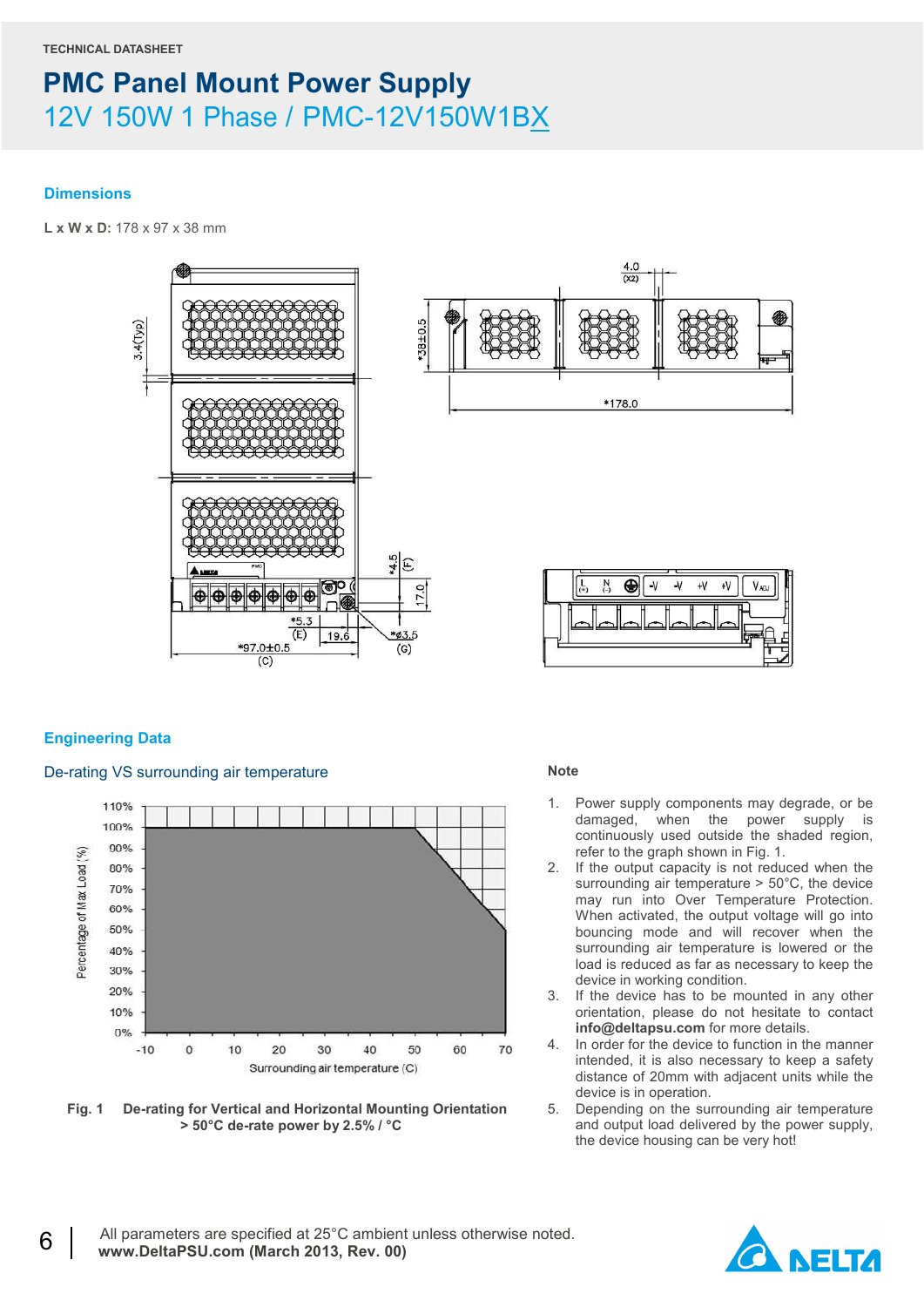### De-rating VS AC input voltage



■ No output power de-rating across the entire input voltage range

### **Assembly & Installation**

#### **Mounting**

Ⓐ Mounting holes for power supply assembly onto the mounting surface. Power supply shall be mounted on minimum 2 mounting holes using M3 screw minimum 5 mm length.

Ⓑ This surface belongs to customer's end system or panel where the power supply is mounted.

Ⓒ Connector.

Side Mounting (Vertical) **Base Mounting (Vertical)** Side Mounting (Horizontal)







**Fig. 2 Mounting Orientation**

#### **Installation**



- Only use M3 screw ≤ 6 mm through the base mounting holes. This is to keep a safe distance between the screw and internal components.
- Recommended mounting tightening torque : 4~8Kgf.cm

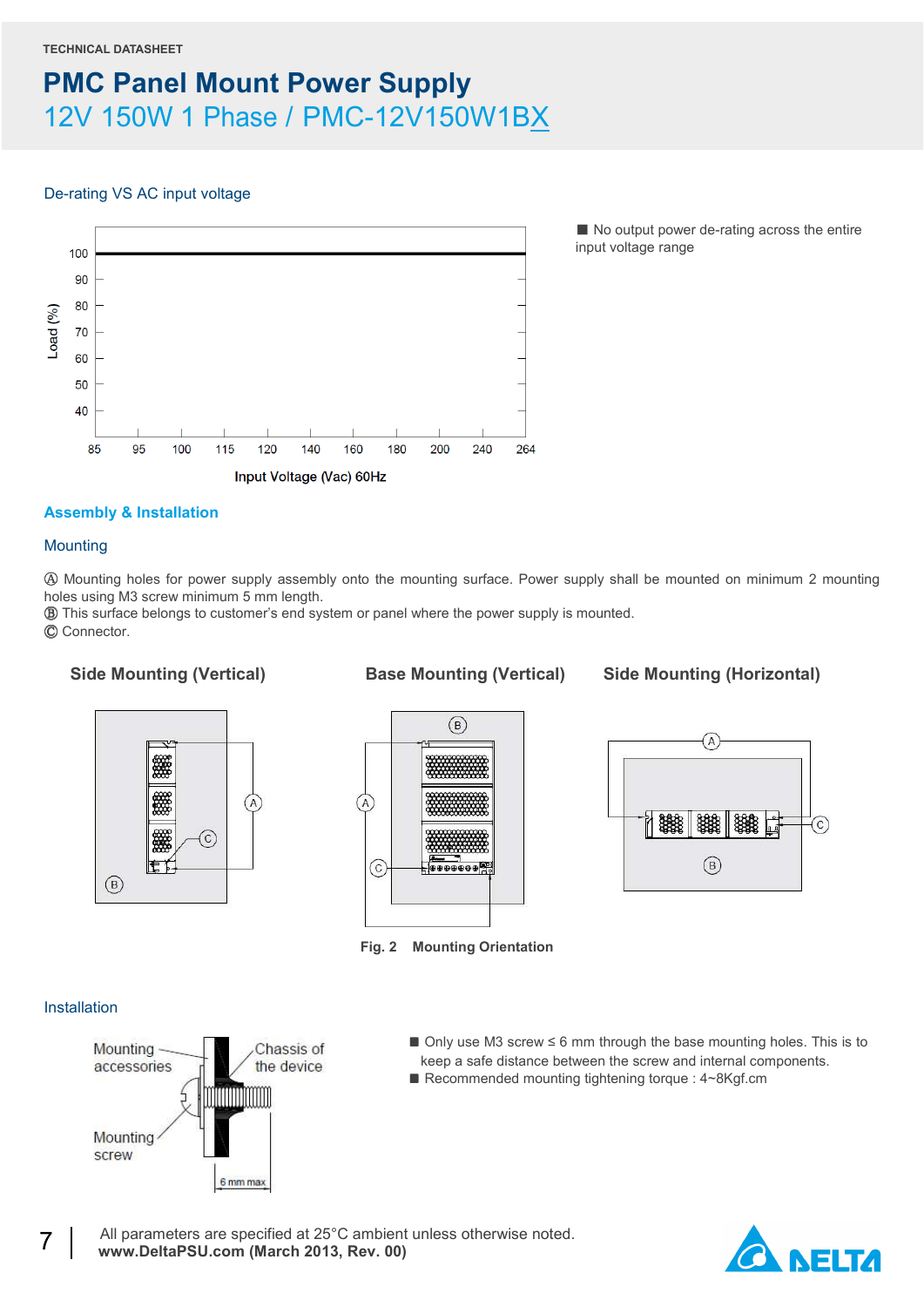#### Safety Instructions

- To ensure sufficient convection cooling, always maintain a safety distance of >20mm from all ventilated surfaces while the device is in operation.
- The device is not recommended to be placed on low thermal conductive surface, for example, plastics.
- Note that the enclosure of the device can become very hot depending on the ambient temperature and load of the power supply. Do not touch the device while it is in operation or immediately after power is turned OFF. Risk of burning!
- Do not touch the terminals while power is being supplied. Risk of electric shock.
- Prevent any foreign metal, particles or conductors to enter the device through the openings during installation. It can cause: - Electric shock; Safety Hazard; Fire; Product failure
- Warning: When connecting the device, secure Earth connection before connecting L and N. When disconnecting the device, remove L and N connections before removing the Earth connection.

#### **Functions**

#### ■ Graph illustrating the Start-up Time, Rise Time, and Hold-up Time



#### Start-up Time

The time required for the output voltage to reach 90% of its set value, after the input voltage is applied.

#### Rise Time

The time required for the output voltage to change from 10% to 90% of its set value.

#### Hold-up Time

Hold up time is the time when the AC input collapses and output voltage retains regulation for a certain period of time. The time required for the output to reach 95% of its set value, after the input voltage is removed.

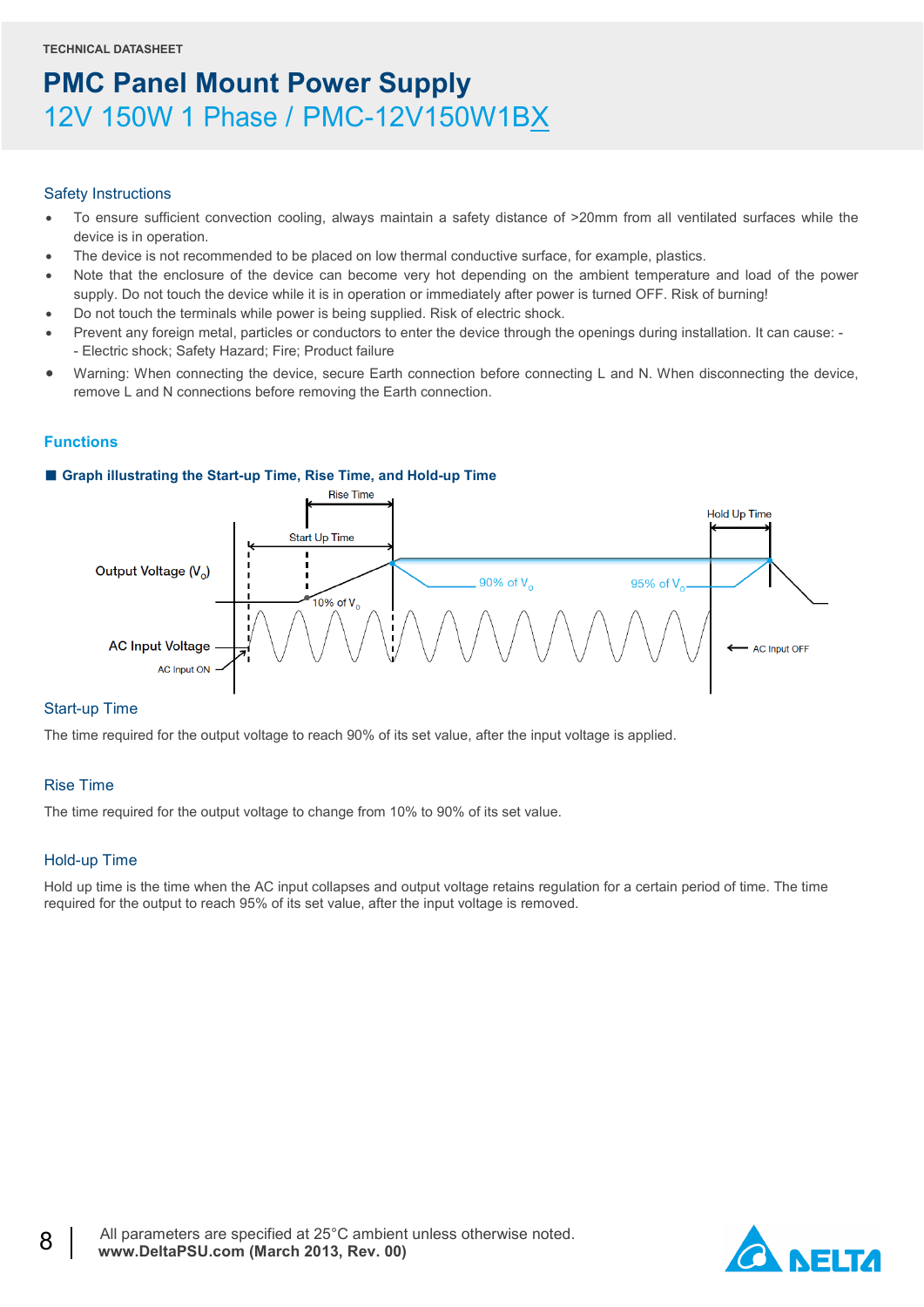#### Inrush Current

Inrush Current is the first surge current seen on the input side when AC input is applied to the power supply. It is the first pulse captured; see a typical picture for the inrush current as seen in the power supply.



#### Dynamic Response

The power supply output voltage will remains within ±5% of its steady state value, when subjected to a dynamic load from 0 to 100% of its rated current.



#### Overvoltage Protection

The power supply's overvoltage circuit will be activated when its internal feedback circuit fails. The output voltage shall not exceed its specifications defined on Page 3 under "Protections".



#### Overload & Overcurrent Protections

The power supply's Overload (OLP) and Over current (OCP) Protections will be activated when output current exceeds 115% of  $I<sub>O</sub>$  (Max load). In such occurrence, the  $V<sub>O</sub>$  will start to droop and once the power supply has reached its maximum power limit, the protection is activated and the power supply will go into "Hiccup mode" (Auto-Recovery). The power supply will recover once the fault condition of the OLP and OCP is removed and  $I<sub>O</sub>$  is back within the specifications.



Additionally, if the  $I<sub>0</sub>$  is < 115% but > 100% for a prolong period of time (depending on the load), the Over Temperature Protection (OTP) will be activated due to high temperature on critical components. The power supply will then go into "Hiccup mode" until power supply cool down.

#### Over Temperature Protection

As mentioned above, the power supply also has Over Temperature Protection (OTP). This is activated when the overload condition persists for an extended duration and the output current is below the overload trigger point but >100% load. In the event of a higher operating condition at 100% load, the power supply will run into OTP when the surrounding air temperature is >75°C. When activated, the output voltage will go into bouncing mode until the operating surrounding temperature drops to 50°C or output capacity is reduced as recommended in the de-rating graph.

#### Short Circuit Protection

The power supply's output OLP/OCP function also provides protection against short circuits. When a short circuit is applied, the output current will operate in "Hiccup mode", as shown in the illustration in the OLP/OCP section on this page. The power supply will return to normal operation after the short circuit is removed.

### **Others**